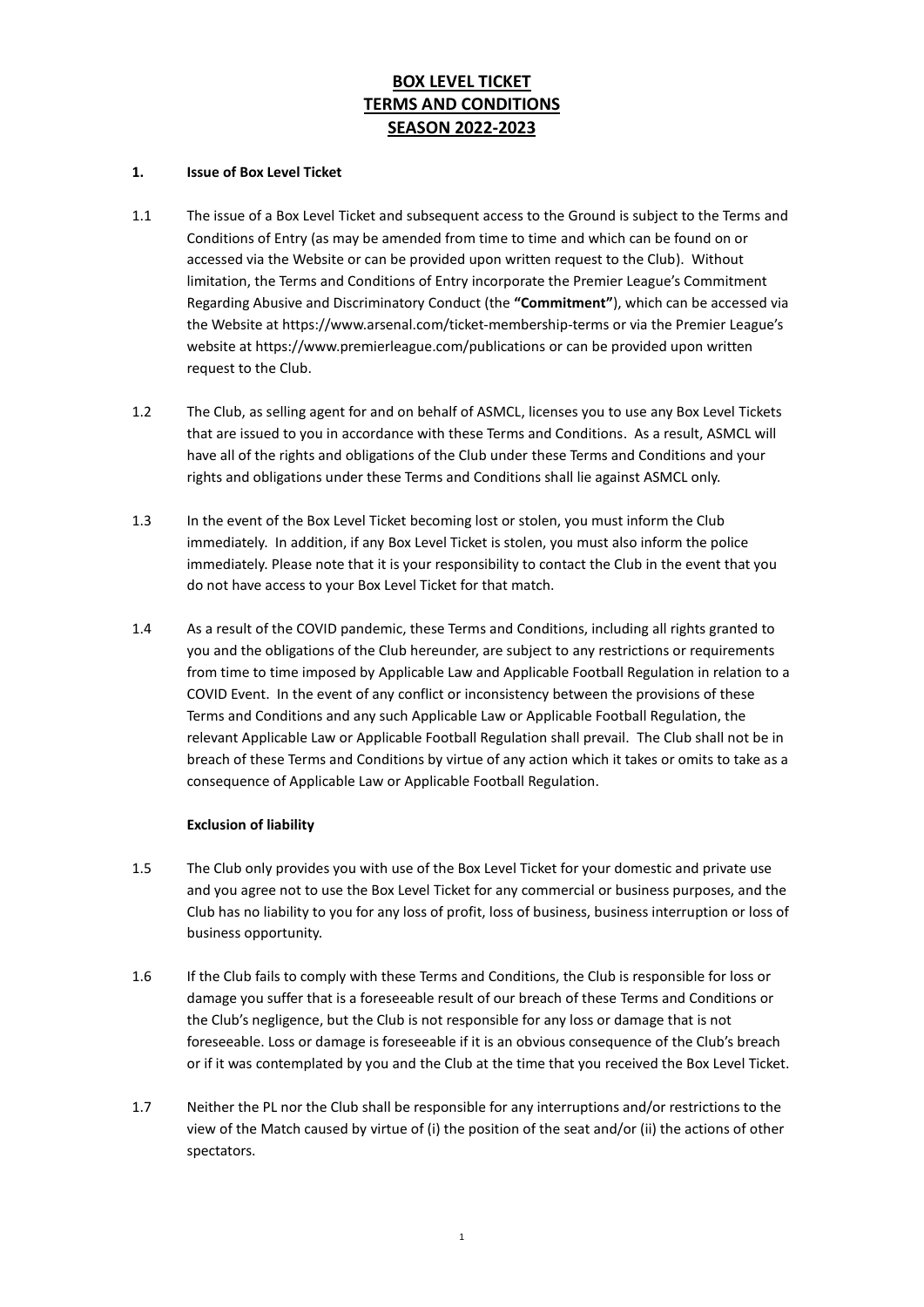- 1.8 Except as otherwise set out in these Terms and Conditions, and to the fullest extent permitted by Applicable Law, the Club shall not have any liability in respect of any failure to carry out, or any delay in carrying out, any matter in respect of these Terms and Conditions, including admitting you to the Ground for the Match, caused by any circumstances outside the Club's reasonable control (including, without limitation, as a consequence of any capacity restrictions required by Applicable Law and/or Applicable Football Regulation due to a COVID Event and/or the exercise of any discretion by the Club in respect of the number of Box Level Tickets provided to the Box Licensee (if any) in respect of any Reduced Capacity Match due to a COVID Event). Without limitation, the Club may be required by Applicable Law and/or Applicable Football Regulation to hold Behind Closed Doors Matches and/or Reduced Capacity Matches as a result of a COVID Event. The Club shall not have any responsibility or liability to the Box Licensee or other User in respect of any such matches for which it is unable to offer the right to use Box Level Tickets and/or where the number of Box Level Tickets is reduced from the Maximum Number specified in the Box Licence Agreement, save as set out in clauses 5.2 and 5.3 of these Terms and Conditions.
- 1.9 Notwithstanding any provision in these Terms and Conditions, the Club does not seek to exclude or limit its liability: (a) for fraud or fraudulent misrepresentation; (b) for death or personal injury, caused by the Club's negligence or the negligence of any of its officers, employees or agents; or (c) under section 2(3) of the Consumer Protection Act 1987; or (d) for any other matter for which it is not possible to exclude or limit liability by law.

#### **2. Admission to the Ground**

- 2.1 By holding a Box Level Ticket and/or using a Box Level Ticket to gain access to the Ground:
	- (A) you certify that you have read, understood, and accepted, and agree to be bound by and to comply with, the Terms & Conditions of Entry (including, without limitation, the Commitment, and any COVID-related requirements and/or supporter code(s) of behaviour issued by the Club from time to time); and
	- (B) without limitation, you declare that:
		- (i) if required by Applicable Law or Applicable Football Regulation, you and/or any other Users in your group will not attend any Match if you and/or any User(s) are displaying symptoms of COVID and/or are otherwise required or recommended to self-isolate at the date of the relevant Match;
		- (ii) you and any Users in your group will adhere to all requirements stipulated by Applicable Law, Applicable Football Regulation and/or the Club regarding COVID, including but not limited to (a) compliance with any required social distancing measures; (b) compliance with any requirements regarding the circulation and/or behaviour of spectators within the Ground; (c) undertaking temperature checks if required by the Club; and (d) providing to the Club such information and/or documentation as may be required by Applicable Law, Applicable Football Regulation and/or the Club regarding a COVID Event; and (e) providing photographic proof of identity if required by the Club;
		- (iii) if required by Applicable Law or Applicable Football Regulation, where you will attend a Match as part of a group of other Users, you (to the extent you are the Box Licensee) will provide names and contact details for each of the other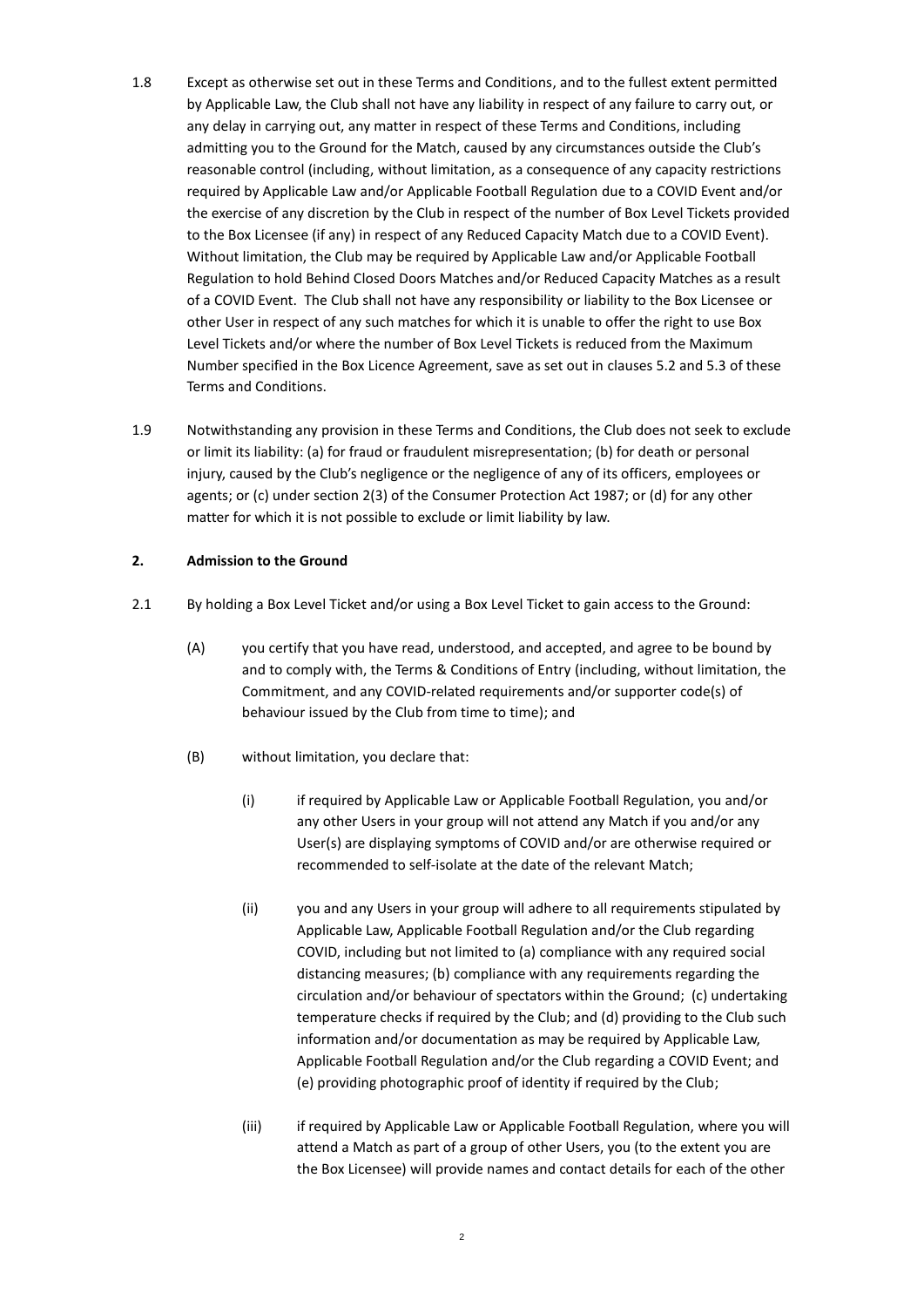Users in your relevant group, to assist with NHS test track and trace requirements; and

- (iv) any Users in your group are not prohibited under Applicable Law, Applicable Football Regulation and/or any requirements or stipulations of the Club regarding COVID from accompanying you at the Match.
- 2.2 Before attending a Match using a Box Level Ticket in accordance with these Terms and Conditions, you shall be responsible for undertaking a risk assessment as to whether it would be appropriate for you and any Users in your Group to attend the relevant Match. In undertaking such assessment, you should take into consideration your age, health status and clinical vulnerability and, in respect of any other Users within your relevant group, the age, health status and clinical vulnerability of those individuals.
- 2.3 The Box Level Ticket shall only entitle you to gain admission to the Ground after it has been validated by the control readers located at the appropriate turnstiles. The Ground access steward(s) will refuse admission to any person whose Box Level Ticket is not validated by such control readers.
- 2.4 All persons (including children) must have a valid card or ticket when entering the Ground. The Club will not allow children (or any other person) to be carried through the turnstiles without a valid card or ticket for the Match.
- 2.5 A Box Level Ticket permits you to occupy at the Match the seat indicated on the Box Level Ticket or stated on the confirmation receipt/email of purchase in respect of your electronic entry card or such other alternative seat of equivalent value as the Club may, from time to time, allocate to you at its reasonable discretion. All access to the Ground pursuant to a Box Level Ticket shall, subject to the terms of the Box Licence Agreement, be for the purposes of private enjoyment of the Match only, not for any commercial purpose (and no authorisation is given or implied in respect of the carrying out of any commercial activities).
- 2.6 Nothing in these Terms and Conditions shall constitute or imply any entitlement to occupy the seat indicated on the Box Level Ticket or ticket confirmation in any subsequent match or season.
- 2.7 Save as set out in clause 2.8 below, you shall not capture, log, record, transmit, play, issue, show or otherwise communicate (by digital or other means) any Material in relation to the Match, any players or other persons present in the Ground and/or the Ground, nor may you bring into the Ground or use within the Ground (or provide to, facilitate or otherwise assist another person to use within the Ground) any equipment or technology which is capable of capturing, logging, recording, transmitting, playing, issuing, showing or otherwise communicating (by digital or other means) any such Material. Any person acting in breach of this provision may have such equipment or technology confiscated and/or will be required to deliver up any tapes, films, disks, memory cards, memory sticks or other recordings of the Material (and all copies thereof) in whatever form, to the PL and/or the Club.
- 2.8 Mobile telephones and other similar mobile devices are permitted within the Ground PROVIDED THAT (a) they are used for personal and private use only (which, for the avoidance of doubt and by way of example only, shall not include the capturing, logging, recording, transmitting, playing, issuing, showing, or any other communication of any Material for any commercial purposes); and (b) no Material that is captured, logged, recorded, transmitted, played, issued, shown or otherwise communicated by a mobile telephone or other mobile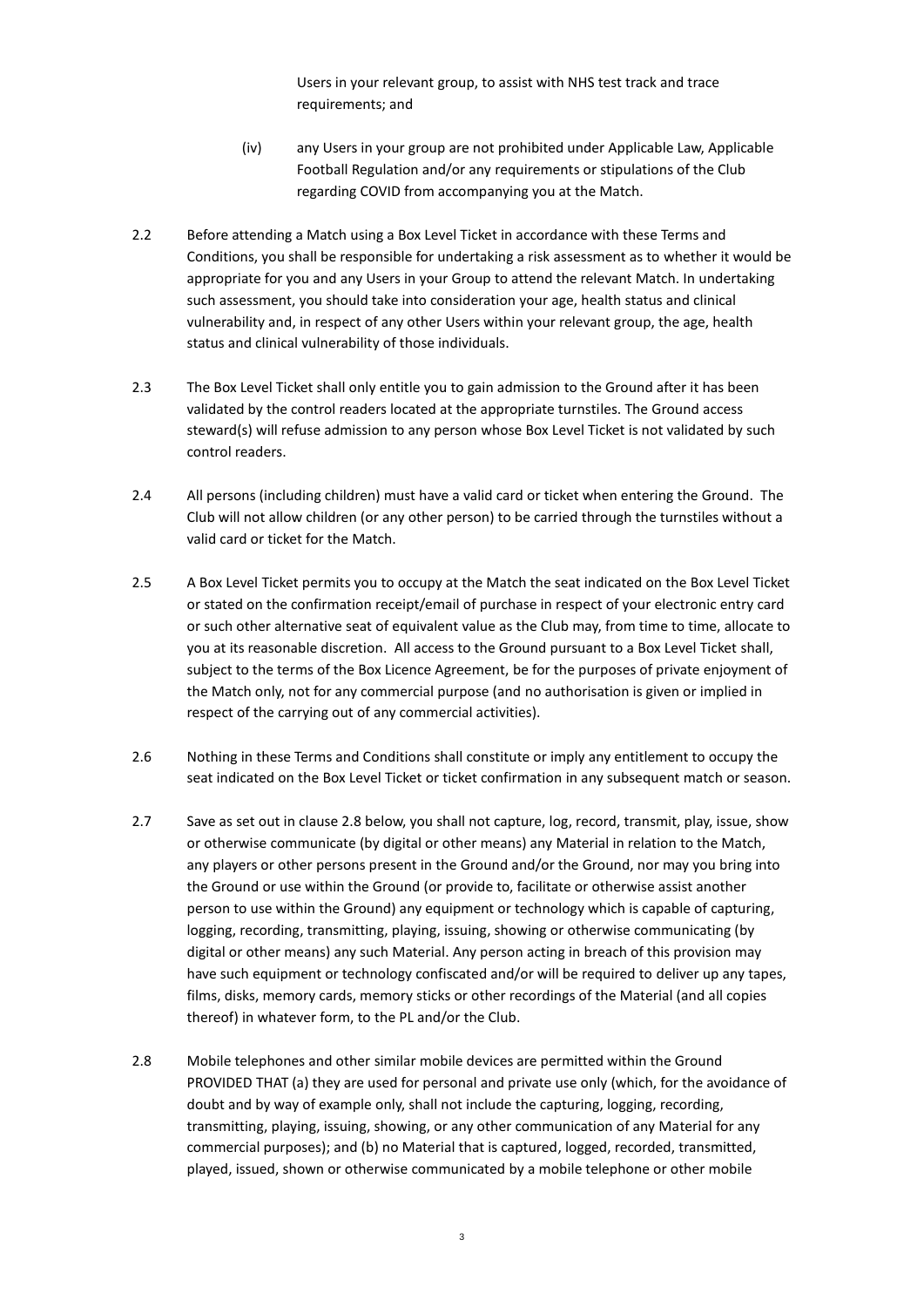device may be published or otherwise made available to any third parties including, without limitation, via social networking sites.

- 2.9 The copyright, database right and all other rights, title and interest in and to all Material that you produce at the Ground in relation to the Match, any players or other persons present in the Ground and/or the Ground (whether produced in breach of clause 2.7 above, or pursuant to clause 2.8 above, or otherwise) is hereby assigned to the PL and the Club including by way of present assignment of future copyright pursuant to section 91 of the Copyright, Designs and Patents Act 1988. You further agree (if and whenever required to do so by the PL and/or the Club) to promptly execute all instruments and to do all things necessary to vest the right, title and interest in such rights to the PL and the Club absolutely and with full title guarantee.
- 2.10 Save for official Club merchandise and/or other football related clothing worn in good faith and/or the terms of the Box Licence Agreement, you shall not bring into, use, wear or display within the Ground any sponsorship, promotional or marketing materials.
- 2.11 You shall not offer or distribute (either free or for sale by any person) within the Ground any consumer article or commercial product of any nature. For the avoidance of doubt this clause shall not prevent the lawful distribution of text publications in any format which do not infringe clause 2.10 above where both the content and the publication are lawful in all respects and do not in the Club's reasonable opinion constitute a threat to public order.
- 2.12 The Club reserves the right to refuse admission to, or eject from, the Ground any person who fails to comply with the Terms and Conditions of Entry (including, without limitation, the Commitment, and any requirements and/or supporter code(s) of conduct issued by the Club from time to time in relation to a COVID Event).

#### **3. Use of Box Level Ticket**

- 3.1 Subject to the terms of the Box Licence Agreement, the Box Level Ticket (and all associated rights and benefits) is issued for your sole use and you shall not and you shall not attempt and/or take preparatory steps to sell, dispose of, assign, transfer, lend or otherwise deal with the Box Level Ticket or the benefit of it to any other person without the prior written consent of the Club. Further you shall not use the Box Level Ticket for any commercial purpose. The reference to selling the Box Level Ticket includes where, in the Club's reasonable opinion, you: (a) offer or attempt and/or take preparatory steps to offer to sell a Box Level Ticket (including, without limitation, via any website or online auction site); (b) expose or attempt and/or take preparatory steps to expose a Box Level Ticket for sale; (c) making or attempt and/or take preparatory steps to make a Box Level Ticket available for sale by another person; and (d) advertise that a Box Level Ticket is available for purchase.
- 3.2 The Box Level Ticket may not be: (a) offered as a prize in any promotion or competition or transferred, assigned, lent or sold to any third party as part of a hospitality or travel package; (b) given (or offered to be given) to a person who pays or agrees to pay for another good or service; or (c) used for any other commercial purpose, all save as expressly authorised by the PL or the Club.
- 3.3 You shall be responsible for all costs, charges, claims, expenses, demands and liabilities suffered or incurred by the Club as a result of any breach by you of the Terms and Conditions of Entry.
- 3.4 The Box Level Ticket will remain the property of the Club at all times and must be produced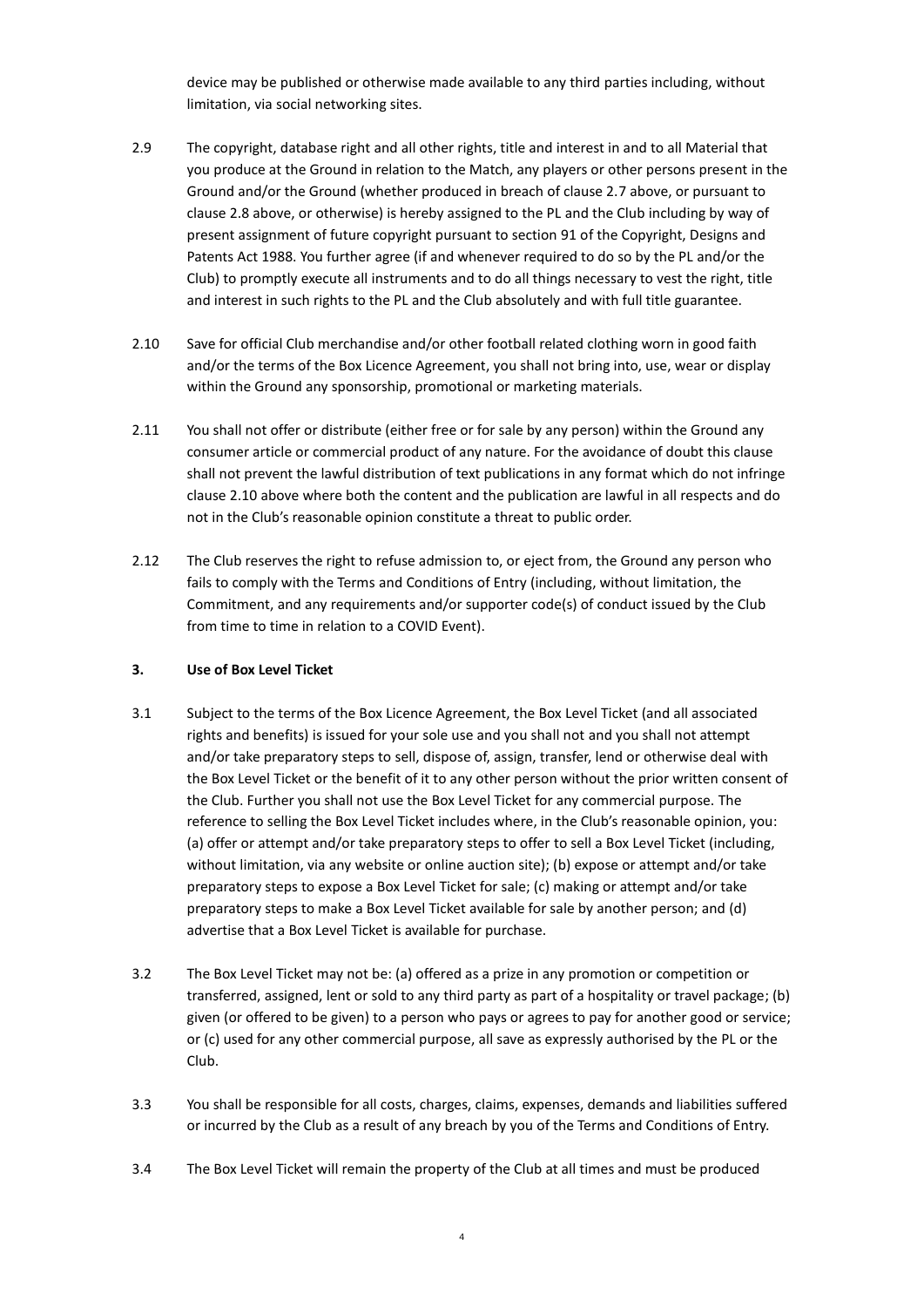together with evidence of your identity if required to do so by any official, steward or employee of the Club or any police officer. The Club reserves the right to require the immediate return of the Box Level Ticket at any time.

- <span id="page-4-0"></span>3.5 Any Box Level Ticket obtained or used in breach of the Terms and Conditions of Entry (including, without limitation, the Commitment) shall be automatically void and all rights conferred or evidenced by such Box Level Ticket shall be nullified. Any person seeking to use a Box Level Ticket in breach of the Terms and Conditions of Entry (including, without limitation, the Commitment) to gain entry to the Ground or remain at the Match will be considered to be a trespasser and will be refused entry to, or ejected from, the Ground in respect of the Match and/or may have his/her Box Level Ticket suspended, cancelled or withdrawn. In the event of any suspension, cancellation or withdrawal in accordance with this clause [3.5](#page-4-0) no refund shall be payable. The Club further reserves its right to take any legal or disciplinary action against any person(s) as it sees fit in connection with such matters, including a claim for an account of any profits made from an unauthorised use of a Box Level Ticket.
- 3.6 If your conduct, acting alone or with others, or your incitement of others, results in disciplinary or legal action against the Club by any Football Authority or any relevant law enforcement authorities, you shall be liable to the Club for any loss the Club thereby suffers.
- 3.7 The unauthorised sale or disposal of a Box Level Ticket may amount to a criminal offence, including under section 166 of the Criminal Justice and Public Order Act 1994, as amended by the Violent Crime Reduction Act 2006, and such sale or disposal is also illegal under the terms of section 2 of the Fraud Act 2006. The Club may inform the police when it becomes aware that ticket(s) have been sold or disposed of illegally and will press for charges to be brought against those breaking the law. We may also notify the PL about ticket touting activities relating to you, who may in turn notify other football clubs, event holders, any Football Authority and/or the relevant law enforcement authorities. We may also notify other football clubs directly. Similarly, the Club may receive information from the police, the PL and other football clubs relating to ticket touting activities elsewhere in the UK. The information that may be collected and shared by the Club and the above third parties could include personal data such as your name, contact details, image, data relating to criminal offences and your past ticket activity and purchases (including payment details). The Club processes this information where necessary to identify and prevent ticket touting activities, which is in our legitimate interests and the interests of other football clubs. The processing may also be necessary in order to prevent or detect unlawful acts. For more information about how we handle personal data and your rights you can refer to our Privacy Policy or contact our Data Protection Officer at [dpo@arsenal.co.uk.](mailto:dpo@arsenal.co.uk)
- 3.8 By entering the Ground, you acknowledge that photographic images and/or audio, visual and/or audio-visual recordings and/or feeds (and/or stills taken therefrom) may be taken of you and may also be used, by way of example and without limitation, in televised coverage of the game or by the Club, any other Club Group Company and/or any Football Authority or others (including commercial partners and accredited media organisations) in perpetuity, by way of any present or future media, for marketing, training or promotional purposes or for any other purpose deemed reasonable by the Club. You further acknowledge that photographic images and/or audio, visual and/or audio-visual recordings and/or feeds (and/or stills taken therefrom) may be used (by the Club or by a third party, such as a law enforcement body) to identify you as an individual, where permitted by data protection laws, for the purposes of preventing or detecting crime, or any breach of the Terms and Conditions of Entry (including, without limitation, the Commitment). For more information about how we handle personal data and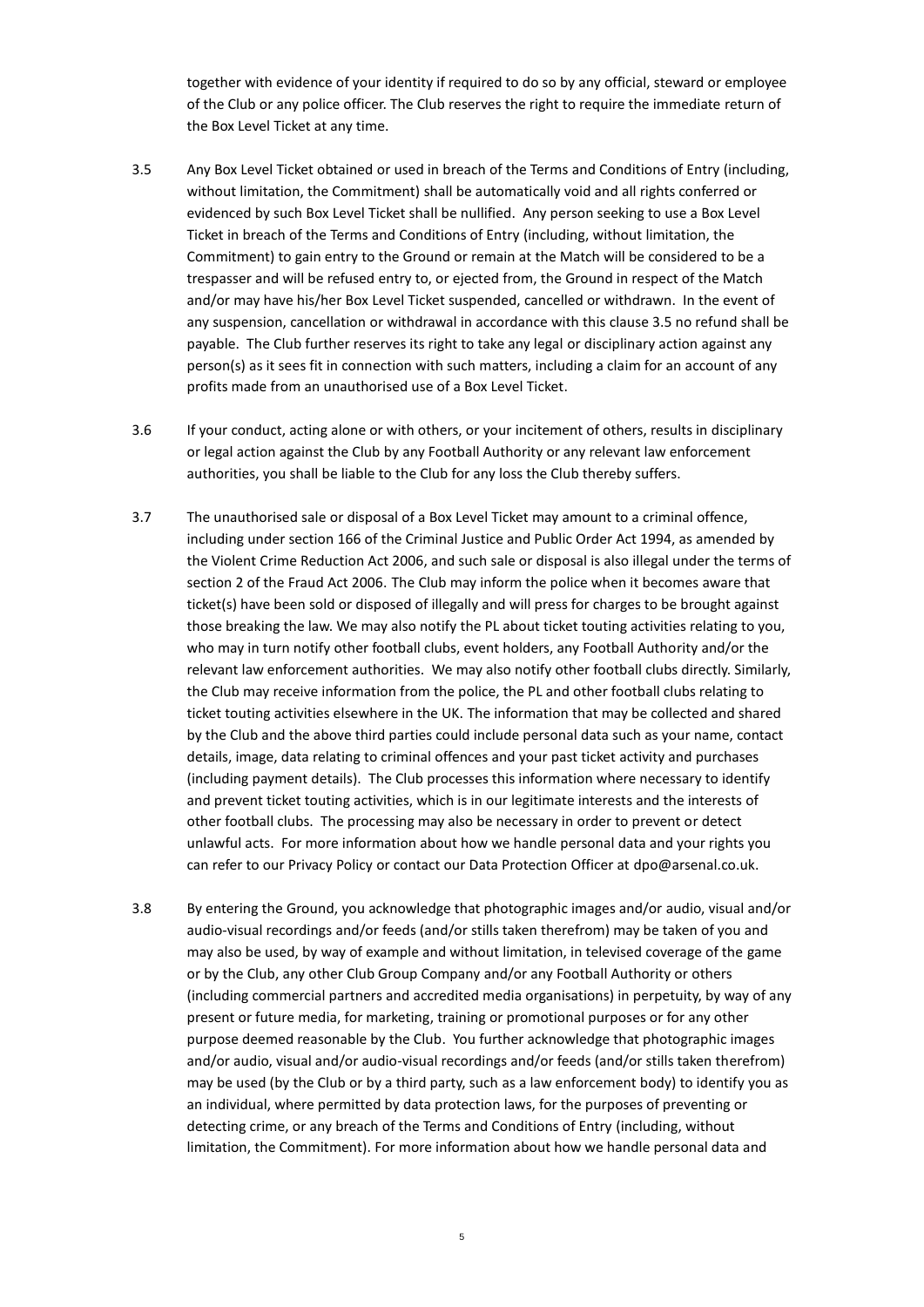your rights you can refer to our Privacy Policy or contact our Data Protection Officer at dpo@arsenal.co.uk**.**

- 3.9 All persons attending Matches acknowledge that the Matches are public events. The appearance and actions of the persons attending inside and in the perimeter of the Ground are public in nature and all persons attending agree that they shall have no expectation of privacy with regard to their actions or conduct at the Matches.
- 3.10 Further to clause 3.8 above, if you are under 18 years of age, your parent, guardian or responsible adult who is accompanying you into the Ground shall be deemed to have provided consent on your behalf.
- 3.11 If you are not 16 years old or over, your parent(s) and/or guardian(s) are also responsible for your actions, conduct and compliance with these Terms and Conditions (including, without limitation, the Commitment).
- 3.12 The minimum unaccompanied age for entry to the Box Level is 18 years of age.

## **4. Behind Closed Doors and Reduced Capacity Matches**

- 4.1 As a result of a COVID Event, the Club may be required by Applicable Law and/or Applicable Football Regulation to hold Behind Closed Doors Matches and/or Reduced Capacity Matches at the Ground during the 2022/23 season.
- 4.2 For each Behind Closed Doors Match during the 2022/23 season (if any), a Box Licensee shall have no entitlement to any Box Level Tickets. Box Licensees shall be entitled to a partial refund of the Licence Fee in accordance with clauses 5.2 and 5.3 below.
- 4.3 For each Reduced Capacity Match during the 2022/23 season (if any):
	- (A) the Club (acting in its sole discretion) will determine the number of Box Level Tickets to which a Box Licensee shall be entitled (if any) for the relevant Reduced Capacity Match and will provide notice of the Box Licensee's allocation by email; and
	- (B) the Box Licensee shall be entitled to a partial refund of the Licence Fee in accordance with clauses 5.2 and 5.3 below.

#### **5. Refunds and credits**

- 5.1 No guarantees are given by the Club that a Match will take place at a particular time or on a particular date or at a particular spectator capacity. The Club reserves the right, without liability save as expressly provided otherwise in these Terms and Conditions, to reschedule the Match or, if necessary, play the Match out of view of the public or reduce the spectator capacity for the Match.
- 5.2 In respect of Box Licensees who are Club Commercial Partners, any refund due to the Box Licensee as a result of Behind Closed Doors Matches and/or Reduced Capacity Matches during the 2022/23 season, will be calculated and paid in accordance with that Box Licensee's partnership agreement.
- 5.3 In respect of Box Licensees who are not Club Commercial Partners, any refund due to the Box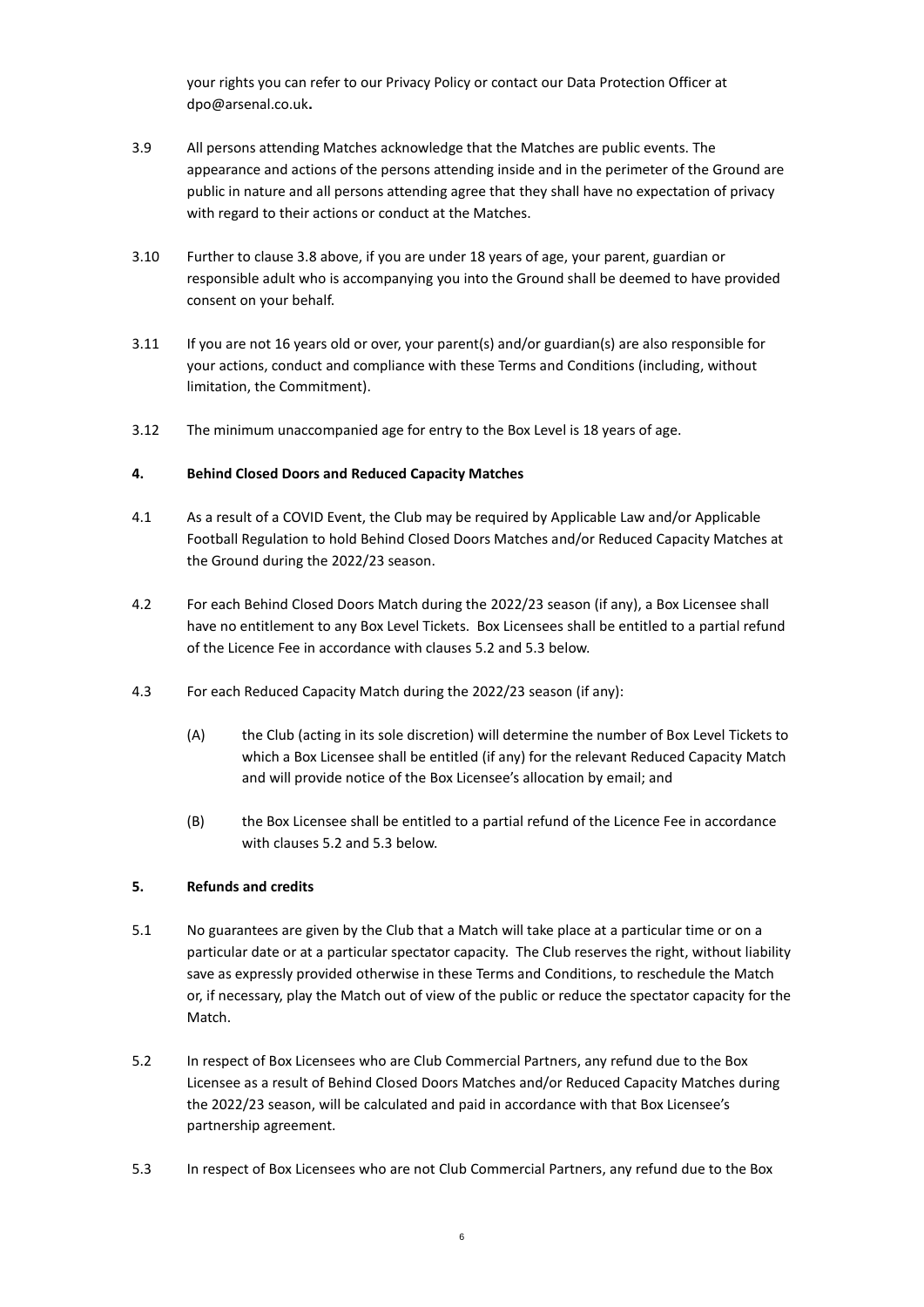Licensee as a result of Behind Closed Doors Matches and/or Reduced Capacity Matches during the 2022/23 season will be calculated in accordance with such pricing schedule as notified to the Box Licensee by the Club and/or published on www.arsenal.com, and such amounts shall be credited against the Box Licensee's account. Credited amounts may be withdrawn by the Box Licensee periodically during such cashback windows as notified by the Club or (at the Box Licensee's discretion) set-off against any future instalment of the Licence Fee due under the relevant Box Licence Agreement or any renewal thereof.

5.4 The Club does not guarantee that the team for the Match will necessarily only be selected from the Club's regular Men's First Team players. The team manager may consider it desirable on occasions to omit regular Men's First Team players and select the team from the full playing squad.

## **6. Any lost or stolen Box Level Tickets**

- 6.1 In order to gain admission to the Ground, the Box Level Ticket must be presented in its entirety at the Match.
- 6.2 The Club is not responsible for any Box Level Ticket which is forgotten, lost, stolen, defaced, damaged or destroyed. If the Box Level Ticket is forgotten, lost, stolen, defaced, damaged or destroyed, a duplicate card, e-ticket or ticket may be issued to you, at the Club's discretion, upon payment by you to the Club of a non-refundable administration fee of £10.00. The Club reserves the right to require photographic proof of identity and/or withdraw this duplicate ticket facility for the Match without notice.

## <span id="page-6-2"></span>**7. Cancellation and withdrawal of Box Level Ticket**

- <span id="page-6-0"></span>7.1 The Club may remove you from the Ground if it, acting reasonably:
	- (A) believes you to be the subject of a banning or other order prohibiting you from entering the Ground or any other stadium;
	- (B) considers you to be in breach of or have breached the Commitment including, without limitation, using, or have used, any rude, threatening or abusive language or behaviour to, or in respect of, any contractor, employee or agent of the Club, or any other spectator or official (including, without limitation, any language or behaviour relating to an individual's or group's colour, race, nationality, ethnic or national origins, gender, sexual orientation, marital status, religion, age or disability);
	- (C) considers you to be in breach, be likely to breach, or have breached, any other provision of the Terms and Conditions of Entry; or
	- (D) believes you to be behaving in such a manner as will, or is likely to, cause a hazard to safety or security, or cause any contravention by such person, the Club of (a) any laws or regulations, including the terms of any health and safety, operating or other certificate, licence, consent, permit, approval or other authorisation, applicable to such person or entity or the Ground, or (b) any restrictions imposed by the police or any other relevant authority in relation to the Match from time to time.
- <span id="page-6-1"></span>7.2 Without prejudice to any other remedies it may have, the Club shall have the right at its absolute discretion to: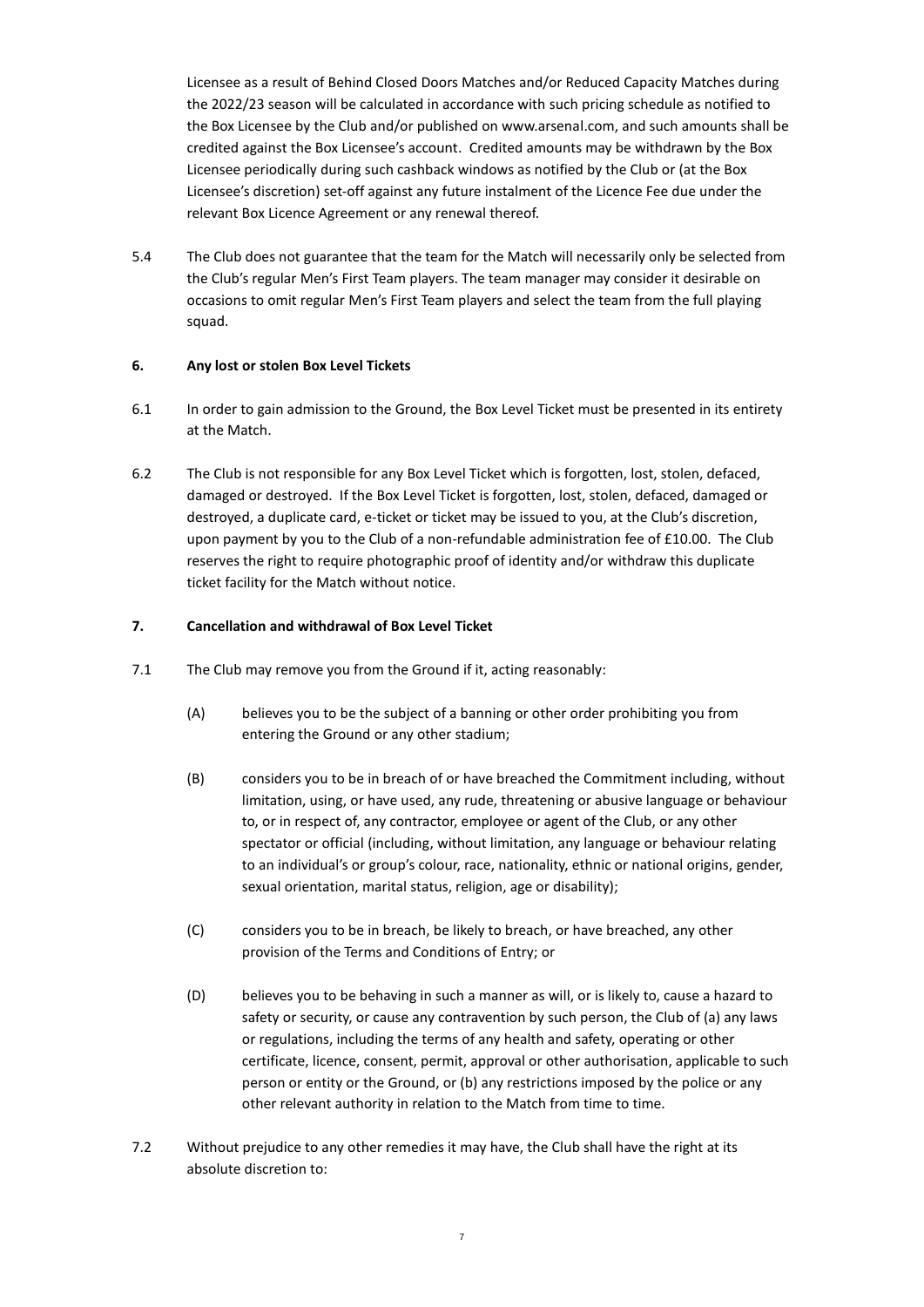- (A) suspend for a period determined by the Club, withdraw indefinitely or cancel any Box Level Ticket(s) (including without limitation, use of the Box Level Ticket(s) and all other related benefits);
- (B) exclude (indefinitely or for a period determined by the Club) you from using and/or applying to purchase any future Box Level Ticket (including any associated benefits);
- (C) provide the police and any other relevant authorities including FIFA, UEFA, the FA, the PL, the Football League and/or any other football clubs with relevant information,

in any of the following circumstances:

- (i) any serious or persistent breach by you of the Terms and Conditions or the Terms and Conditions of Entry (including, without limitation, the Commitment) or the Club has reasonable grounds to suspect such breach; and/or
- (ii) the Club reasonably suspects that entry into the Ground by you will result in a serious breach of these Terms and Conditions, the Terms and Conditions of Entry or the terms and conditions of any other Club-related scheme.
- <span id="page-7-0"></span>7.3 In the event of cancellation, suspension, withdrawal, refusal and/or ejection pursuant to clauses [7.1](#page-6-0) and [7.2,](#page-6-1) no refund will be paid in respect of any unexpired portion of the Box Level Ticket or during any period of suspension.
- <span id="page-7-1"></span>7.4 Without prejudice to the general nature of the above, the following actions shall constitute serious breach of the Terms & Conditions of Entry and shall enable the Club to exercise its rights as described in clauses [7.1,](#page-6-0) [7.2](#page-6-1) and/or [7.3](#page-7-0) above (as the case may be):
	- (A) smoking (including the use of electronic cigarettes and vaporisers);
	- (B) being (or appearing to be) drunk or intoxicated;
	- (C) persistent standing in seated areas whilst the Match is in progress;
	- (D) the sale or transfer (save as permitted) of a Box Level Ticket to any person;
	- (E) the deliberate misuse of a Box Level Ticket;
	- (F) the possession of a banner or flag that bears material or slogans that are offensive, obscene, abusive or racist;
	- (G) the throwing of any object within the Ground that may cause injury, damage, distress or annoyance to people or property without lawful authority or excuse;
	- (H) whether at the Ground, or travelling to or from a Match:
		- (i) the use of foul, obscene, abusive and/or racist language and/or gestures;
		- (ii) the chanting of anything of an indecent or racist nature;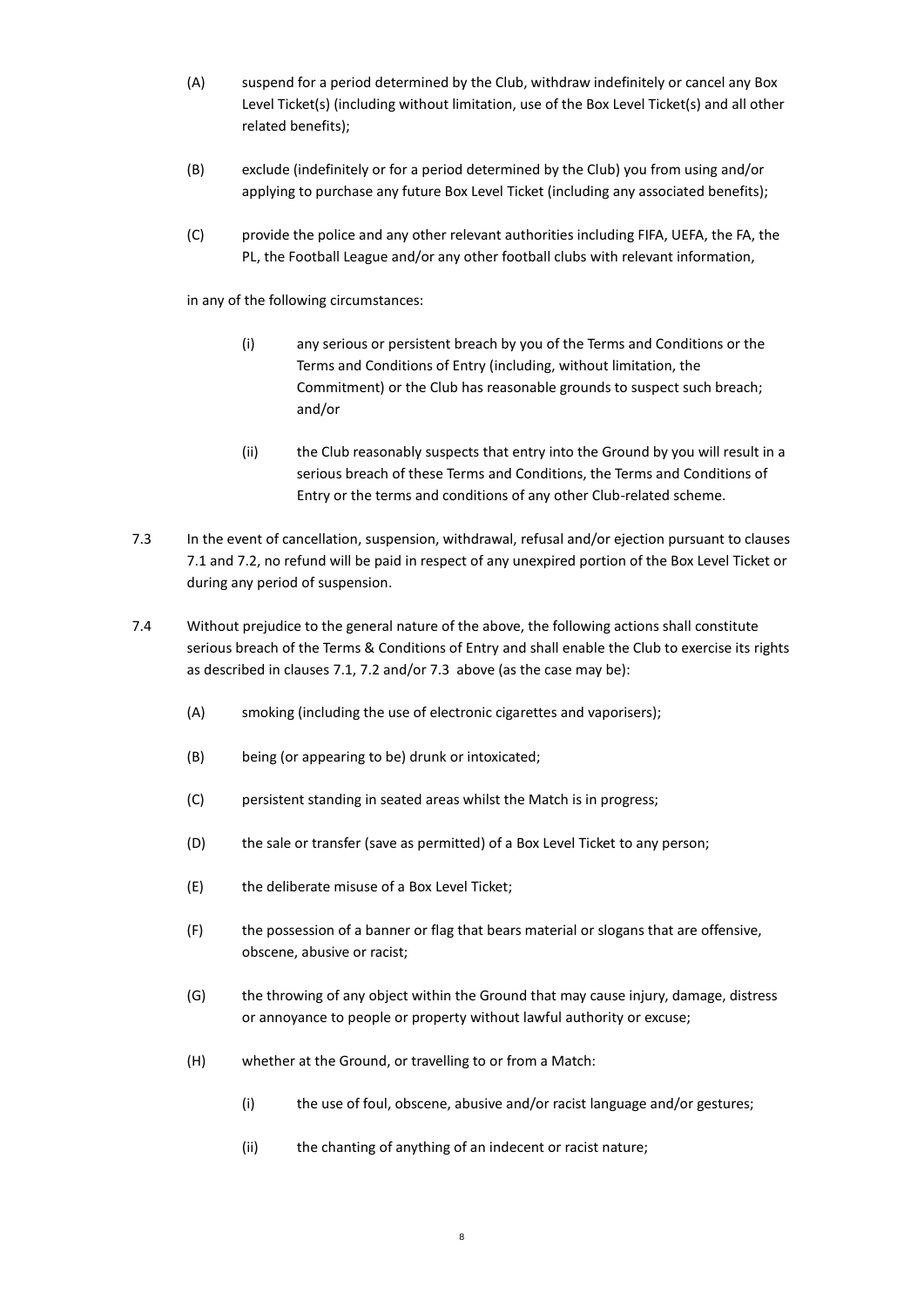- (iii) fighting, or engaging in and/or inciting violence;
- (I) bringing any of the following into the Ground (or using them within the Ground): illegal drugs; other illegal substances; fireworks; firecrackers; smoke canisters; air horns; flares; laser devices; drones; bottles; glass vessels or any item that might be used as a weapon or compromise public safety;
- (J) entering the playing area or any adjacent area to which spectators are not generally admitted without lawful authority or excuse;
- (K) the supply of any misleading or incorrect information in any application;
- (L) breach of the terms of any Membership Scheme;
- (M) any breach of clauses 2.7, 2.8, 2.10 or 2.11 above;
- (N) any failure to pay or default of payment in respect of any sums owing to the Club (or any third party) in respect of any Box Level Ticket;
- (O) any breach of the requirements stipulated by Applicable Law, Applicable Football Regulation and/or the Club regarding a COVID Event, including but not limited to (a) any required social distancing measures; (b) any requirements regarding the circulation and/or behaviour of spectators within the Ground; (c) undertaking temperature checks if required by the Club; (d) providing to the Club such information and/or documentation as may be required by Applicable Law, Applicable Football Regulation and/or the Club regarding a COVID Event; and (e) providing photographic proof of identity if required by the Club; and/or
- (P) any prohibited activity as defined in the Commitment or any other activity in contravention of the Commitment.
- 7.5 The Club may conduct security searches where it has reason to believe that any of the breaches set down in clauses [7.1,](#page-6-0) [7.2](#page-6-1) and [7.4](#page-7-1) have either occurred or may occur.
- 7.6 The Club will not tolerate racial, homophobic or discriminatory abuse in any form, whether at the Ground, elsewhere or online. The Club wants the atmosphere at the Ground to be welcoming to all who attend its games. If you are caught abusing a player or any other individual whether at the Ground, elsewhere or online you will face arrest and prosecution by the police and a lengthy ban from the Club. In addition, the Box Level Ticket will be immediately withdrawn and no refund will be given. If your Box Level Ticket is withdrawn or cancelled following a determination that you engaged in prohibited activity under the Commitment, the Club will also notify the PL and all other football clubs in the Premier League competition to ensure that the applicable sanction is enforced by all such clubs.
- 7.7 The Box Level Ticket may be suspended, withdrawn and/or cancelled without the payment of any refund, in the event that:
	- (A) you are under investigation by the Police, charged, cautioned or found guilty of any football related offence anywhere in the world, ejected and/or banned from the Ground or any other sports stadium anywhere in the world or breach any of these Terms and Conditions (including, without limitation, the Commitment); or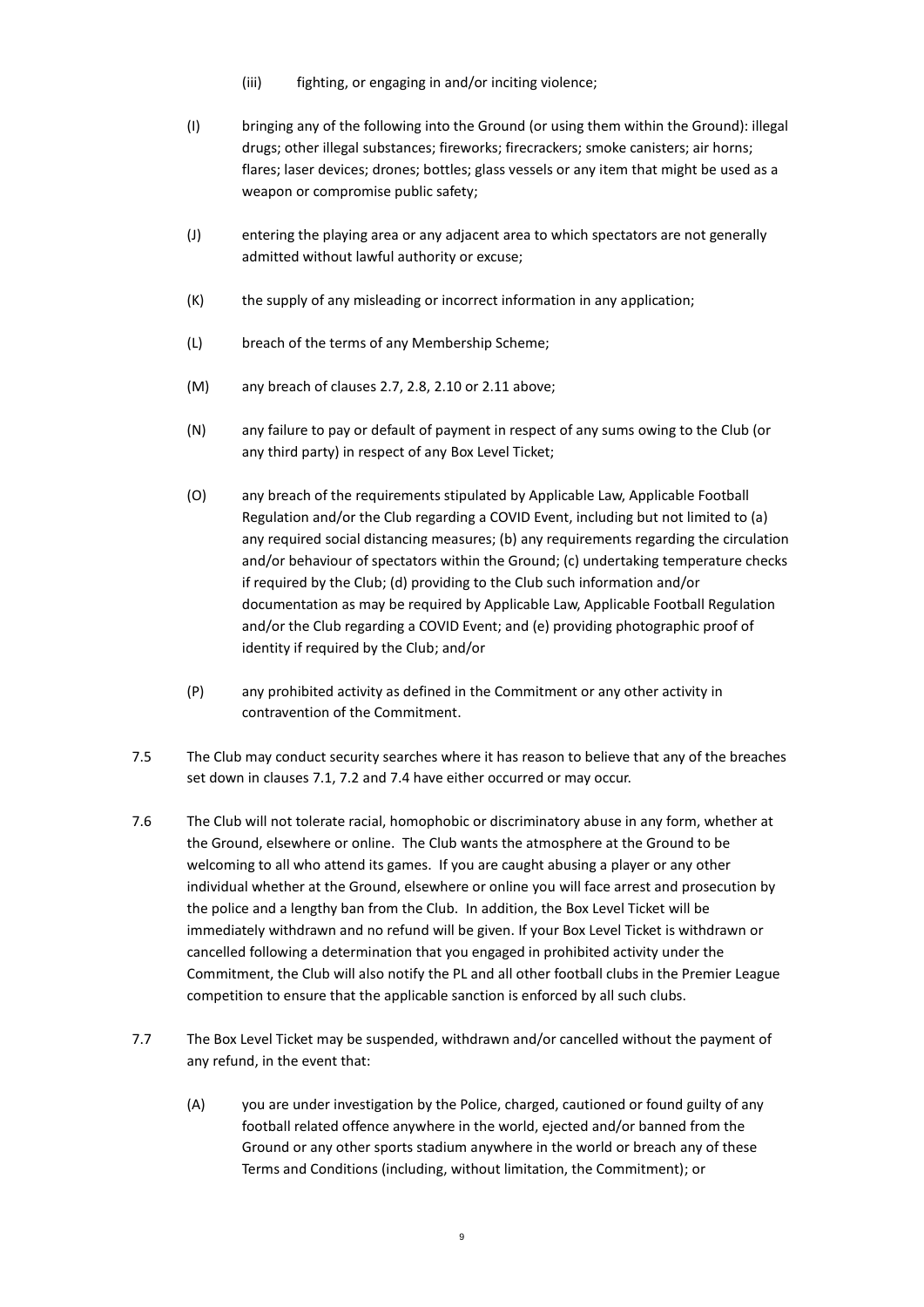- (B) prior to or whilst you are using the Box Level Ticket, you are under investigation by the Police, charged, cautioned or found guilty of any football related offence anywhere in the world, ejected and/or banned from the Ground or any other sports stadium anywhere in the world or breach any of these Terms and Conditions (including, without limitation, the Commitment).
- 7.8 Without prejudice to the rights of the Club under this clause [7,](#page-6-2) the Club shall be entitled to terminate these Terms and Conditions (and cancel any Box Level Ticket) with immediate effect by notice in writing to you in the event that you are at any time subject to a banning or other order prohibiting you from entering the Ground or any other stadium.
- 7.9 You must immediately surrender the Box Level Ticket upon request by a Club official or a police officer.
- 7.10 In the event of cancellation and withdrawal of any Box Level Ticket in accordance with this clause [7:](#page-6-2)
	- (A) no refund shall be payable to you in respect of any unexpired portion of the Box Level Ticket. The Club further reserves its right to take any legal and/or disciplinary action against you as it sees fit in connection with the matters set out in this claus[e 7](#page-6-2) including a claim for an account of profits made from an unauthorised use of the Box Level Ticket;
	- (B) the Club reserves the right to exclude you from any Membership Scheme and/or to disqualify you from applying for any match ticket or season ticket at its discretion and to notify any Football Authority and/or other football clubs of such exclusion and/or disqualification (and the reason(s) for such exclusion and/or disqualification);
	- (C) the Club reserves the right to sell the seats associated with the relevant Box Level Ticket to a third party immediately following the cancellation or withdrawal of the Box Level Ticket; and
	- (D) if your Box Level Ticket is withdrawn or cancelled following a determination that you engaged in prohibited activity under the Commitment, the Club will also notify the PL and all other football clubs in the Premier League competition to ensure that the applicable sanction is enforced by all such clubs.
- 7.11 In the event that your Box Level Ticket (and the benefits and rights associated with the same) are suspended in accordance with this claus[e 7:](#page-6-2)
	- (A) no refund shall be payable to you in respect of the period of suspension. The Club further reserves its rights to take any legal and/or disciplinary action against any persons as it sees fit in connection with such matters including a claim for an account of profits made from an unauthorised use of the Box Level Ticket; and
	- (B) the Club reserves the right to sell the seats associated with any relevant Box Level Ticket to a third party for the period of suspension of the Box Level Ticket.

# **8. Undertakings**

8.1 You shall at all times: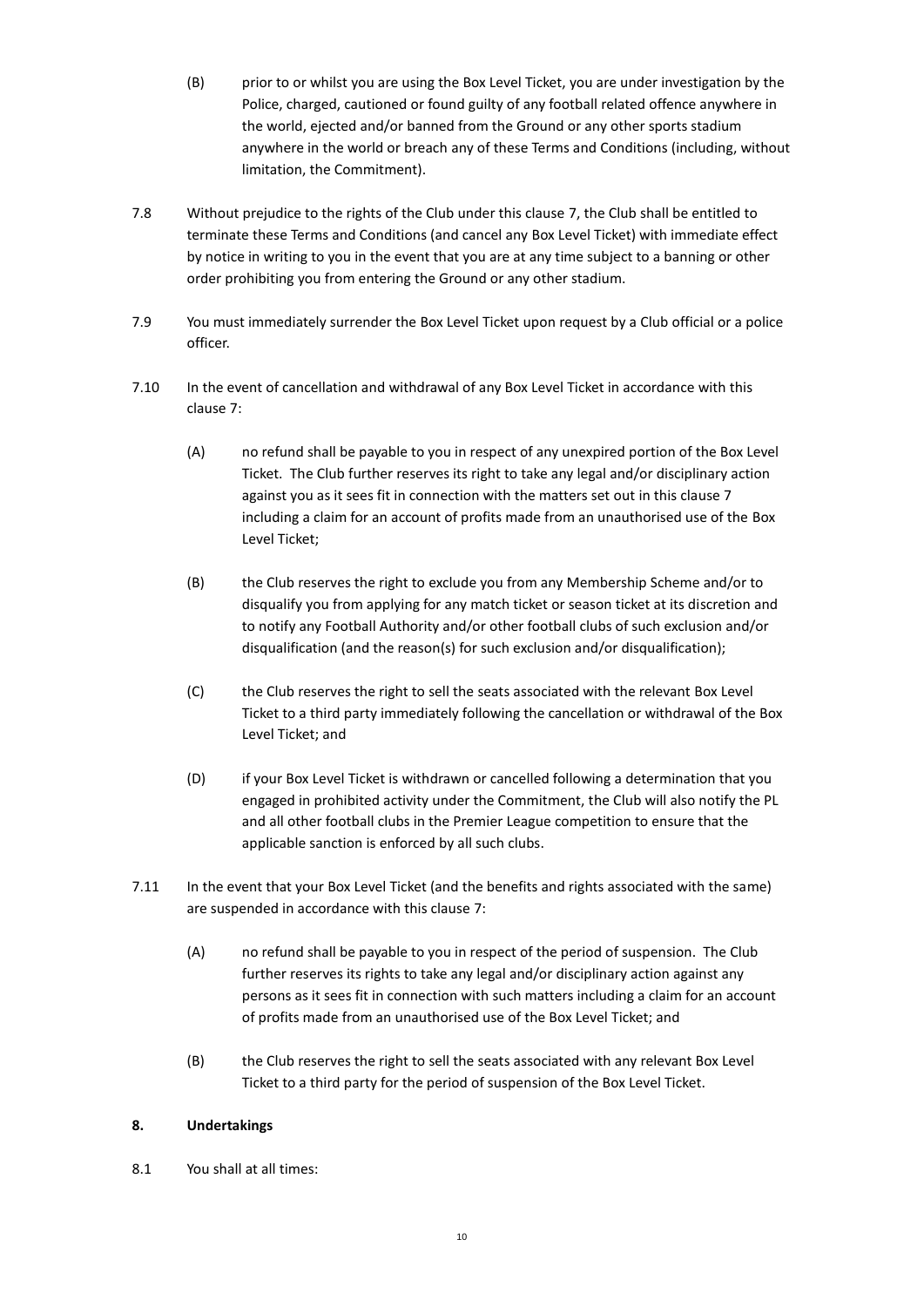- (A) use the Ground in a proper and lawful manner in accordance with Applicable Law, Applicable Football Regulation and the Terms and Conditions of Entry (including, without limitation, the Commitment) and not so as to cause any nuisance, annoyance or inconvenience to the Club or any other person (including any other spectators or visitors to the Ground or local residents) or to render void or voidable, in part or whole, any insurance maintained by the Club in respect of the Ground; and
- (B) ensure that no part of the Ground to which you may be granted access is not damaged (fair wear and tear excepted).
- 8.2 You shall not make, without the prior written consent of the Club, any public statement or announcement linking, or implying any relationship between, or engage in any marketing, advertising or promotional activity which links, or implies any relationship between, you and the Club.

## **9. Security**

The Club shall take all reasonable precautions to maintain the security of the Ground between Matches but, subject to the terms of the Box Licence Agreement, it shall not be responsible in any way for the loss of, or damage to, any property of you in the Ground (including, without limitation, any property left behind by you in the Ground). Notwithstanding the foregoing, the Club shall be entitled to dispose of any property left behind by you in the Ground.

#### **10. Unavailability of seats (otherwise than due to a COVID Event)**

If the Club determines that all or any relevant part of the Ground is unavailable for a Match due to:

- (A) health and safety requirements, Applicable Law, Applicable Football Regulation and/or the Terms and Conditions or Entry, in each case not due to a COVID Event;
- (B) the need for any other repairs or alterations to be made to the Ground (or any relevant part) or any fixtures or fittings therein and such repairs or alterations are in the Club's opinion necessary or desirable; or
- (C) any other circumstances at the Club's discretion,

the Club will use its reasonable endeavours to provide the Box Licensee, during any such period of unavailability, with alternative seating elsewhere in the Ground or, where the Ground is unavailable, such other stadium where the Men's First Teamplays its home football matches in any competition (in which case these Terms and Conditions shall apply equally to such seats and such stadium), for each of the seats to which your Box Level Ticket(s) relates and which is/are unavailable, the location of each of which will be determined by the Club and which, subject to availability, will be in the same Seat Category as the seats to which your Box Level Ticket(s) relate. Where the Club is not able to provide the Box Licensee with an alternative seat (or seats) in such circumstances, the Box Licensee will be entitled to a pro-rata refund, or to a prorata credit against any future licence fee payments due in respect of the seats to which the Box Level Ticket(s) relate.

#### **11. Repairs and maintenance**

11.1 The Club will be responsible for carrying out all repairs and maintenance (including ordinary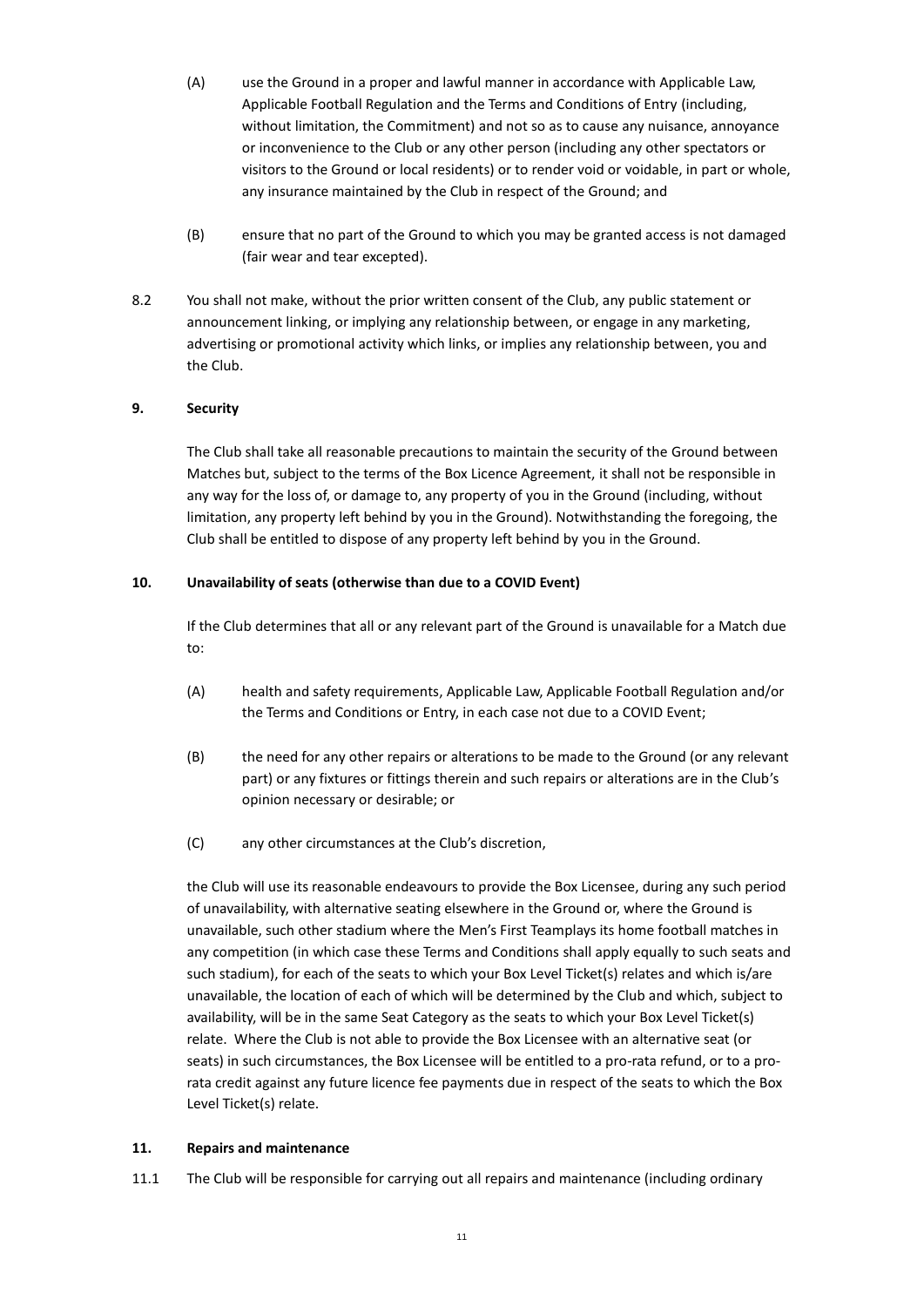cleaning and rubbish removal) to the Ground provided that the Club will not accept liability for, and shall not be in breach of its obligations by reason of, any breakages or defects to any part of the Ground which are not the result of fair wear and tear or are caused by your acts or omissions.

- 11.2 The Club has the right to charge you for the cost of repairs, maintenance, replacement or cleaning of any part of the Ground to which you have access, or any fixtures or fittings therein, resulting from any act or omission of you other than as a result of fair wear and tear.
- 11.3 The Club and each of its employees, agents or contractors shall have the right at any time to carry out emergency repairs to any part of the Ground to which you have access, or any fixtures or fittings therein, or any adjoining property of the Club, and to suspend access to such areas of the Ground as necessary.

## **12. General**

- 12.1 The Club reserves the right to make changes to any of these Terms and Conditions. Such changes will be notified to you by being put on the Website.
- 12.2 You acknowledge that the Club will hold and process data relating to you, which may include personal data, for administrative legal and health and safety purposes (including, without limitation, to assist with any COVID test track and trace requirements). In particular, we may share your personal data, including your name, date of birth, photograph, contact details and information about ticket purchases (including payment details and the names of ticket holders) with other football clubs, any Football Authority and with law enforcement authorities. This data will be used for the purpose of identifying and preventing violent and antisocial behaviour at matches, including racial, homophobic or discriminatory abuse, chanting or harassment and with enforcing sanctions under the Commitment. We may also share your data in order to support with the handling of fan enquiries and to allow for rapid identification of fans in the event of incidents including health emergencies and general crowd control emergencies. The personal data that you provide to the Club shall be processed, stored and transferred in accordance with the terms of the Club's privacy policy available on the Website.
- 12.3 The invalidity or partial invalidity of any provision of these Terms and Conditions shall not prejudice or affect the remainder of these Terms and Conditions, which shall continue in full force and effect. If any invalid, unenforceable or illegal provision of these Terms and Conditions would be valid, enforceable and legal if some part of it were deleted, the provision shall apply with the minimum modification necessary to make it legal, valid and enforceable.
- 12.4 You acknowledge that the Club may fulfil any of its obligations under these Terms and Conditions by procuring such fulfilment from another Club Group Company. Each Club Group Company may benefit from the rights granted to the Club under these Terms and Conditions. Other than the foregoing, and with the exception of each Football Authority, no other person other than you or the Club has any rights under the Contracts (Rights of Third Parties) Act 1999 to rely on or enforce any term of these Terms and Conditions. Nothing in these Terms and Conditions shall affect any right or remedy of a third party that exists or is available other than as a result of the aforementioned Act.
- 12.5 If you are NOT a consumer, the Terms and Conditions of Entry (including, without limitation, the Commitment) constitute the entire agreement (in addition to the Box Licence Agreement, to the extent that you are a party to the Box Licence Agreement) between the Club and you in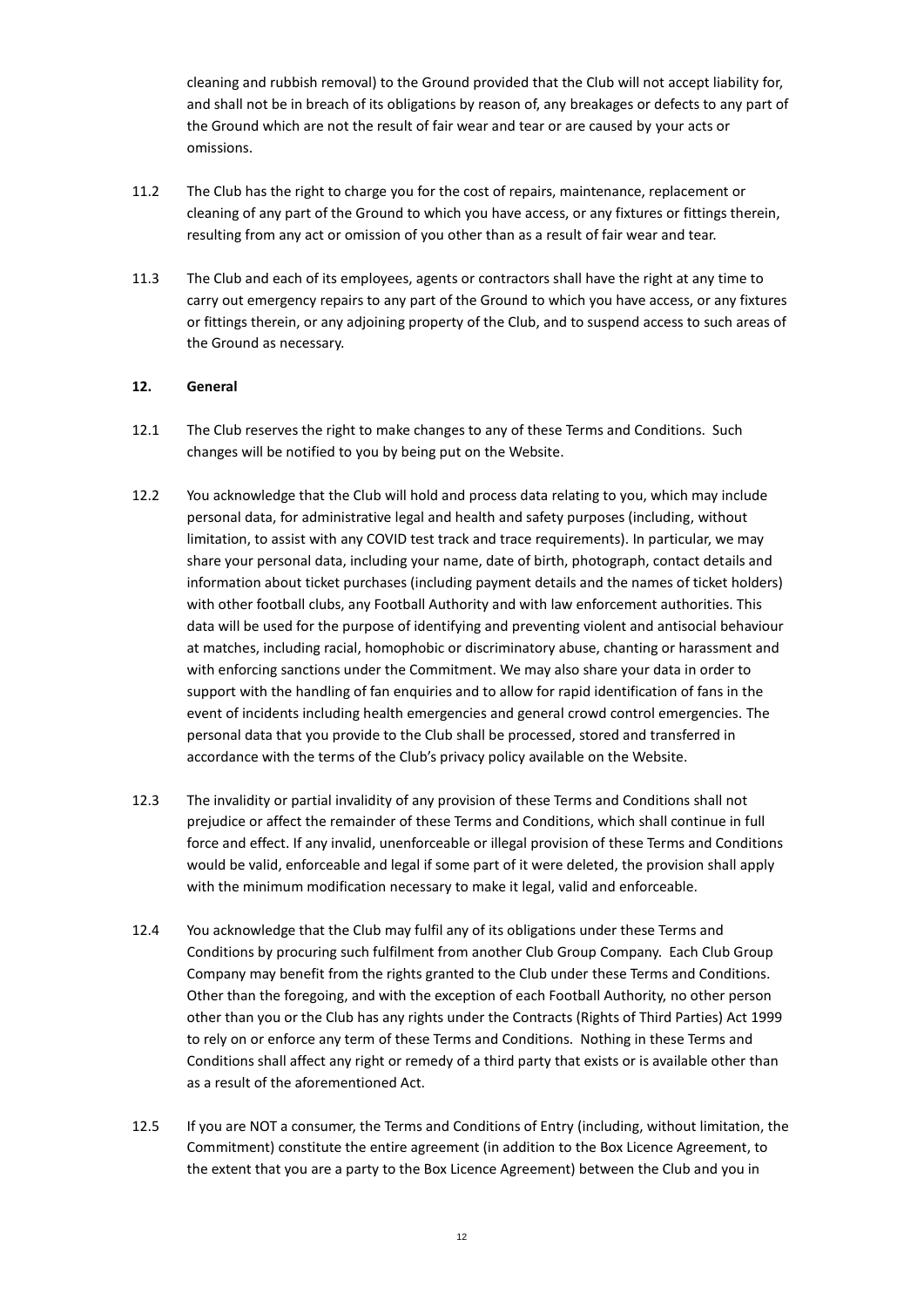respect of the subject matter and neither the Club nor you shall have any claim or remedy in respect of any statement, representation, warranty or undertaking made by or on behalf of any other party in relation to the subject matter which is not set out therein.

- 12.6 The Club's failure to exercise, or delay in exercising, any right, power or remedy provided by these Terms and Conditions, the documents referenced herein or by law shall not constitute a waiver of that right, power or remedy.
- 12.7 You do not have a right to cancel your Box Level Ticket under the Consumer Contracts (Information, Cancellation and Additional Charges) Regulations 2013. However, if you are a consumer you have legal rights if the Club does not comply with its obligations in these Terms and Conditions with reasonable care and skill. Advice about your legal rights is available from your local Citizens' Advice Bureau or Trading Standards Office. Nothing in these Terms and Conditions will affect these legal rights.
- 12.8 If there is any conflict, ambiguity or inconsistency between any provision of these Terms and Conditions and any provision of the Ground Regulations, the relevant provision of these Terms and Conditions shall apply.
- 12.9 Please note that these Terms and Conditions are governed by English law. This means that your use of a Box Level Ticket and any dispute or claim arising out of or in connection with it (including in relation to any non-contractual disputes or claims) will be governed by English law. You and we both agree that the courts of England and Wales will have non-exclusive jurisdiction in connection with any such dispute or claim.

#### **13. Definitions**

In these Terms and Conditions, the following words and phrases shall have the following meanings:

**"Applicable Law"** means all laws, statutes, regulations, edicts, byelaws, codes of conduct and guidelines, whether local, national, international or otherwise existing to which the Club and/or you and/or any User is subject and which is relevant to the Club and/or you and/or the User's rights or obligations under these Terms and Conditions (as the case may be).

**"Applicable Football Regulation"** means in respect of any Football Authority: (i) the statutes, rules, regulations, directives, codes of practice, guidelines and equivalent for the time being of such bodies; and (ii) all promotional, marketing and commercial agreements and arrangements concluded by each such body; in each case with which the Club and/or you and/or a User is required to comply with from time to time.

**"ASMCL"** means Arsenal Stadium Management Company Limited.

**"Behind Closed Doors Match"** means a Match which the Club holds at the Ground without any spectators in attendance due to a COVID Event.

**"Box Level"** means that part of the Stadium known as box level.

**"Box Level Ticket"** means the electronic entry card, print at home ticket, printed paper ticket or any other method for entry stipulated by the Club from time to time (and/or any rights arising out of or in connection with the foregoing) for admission to a Match.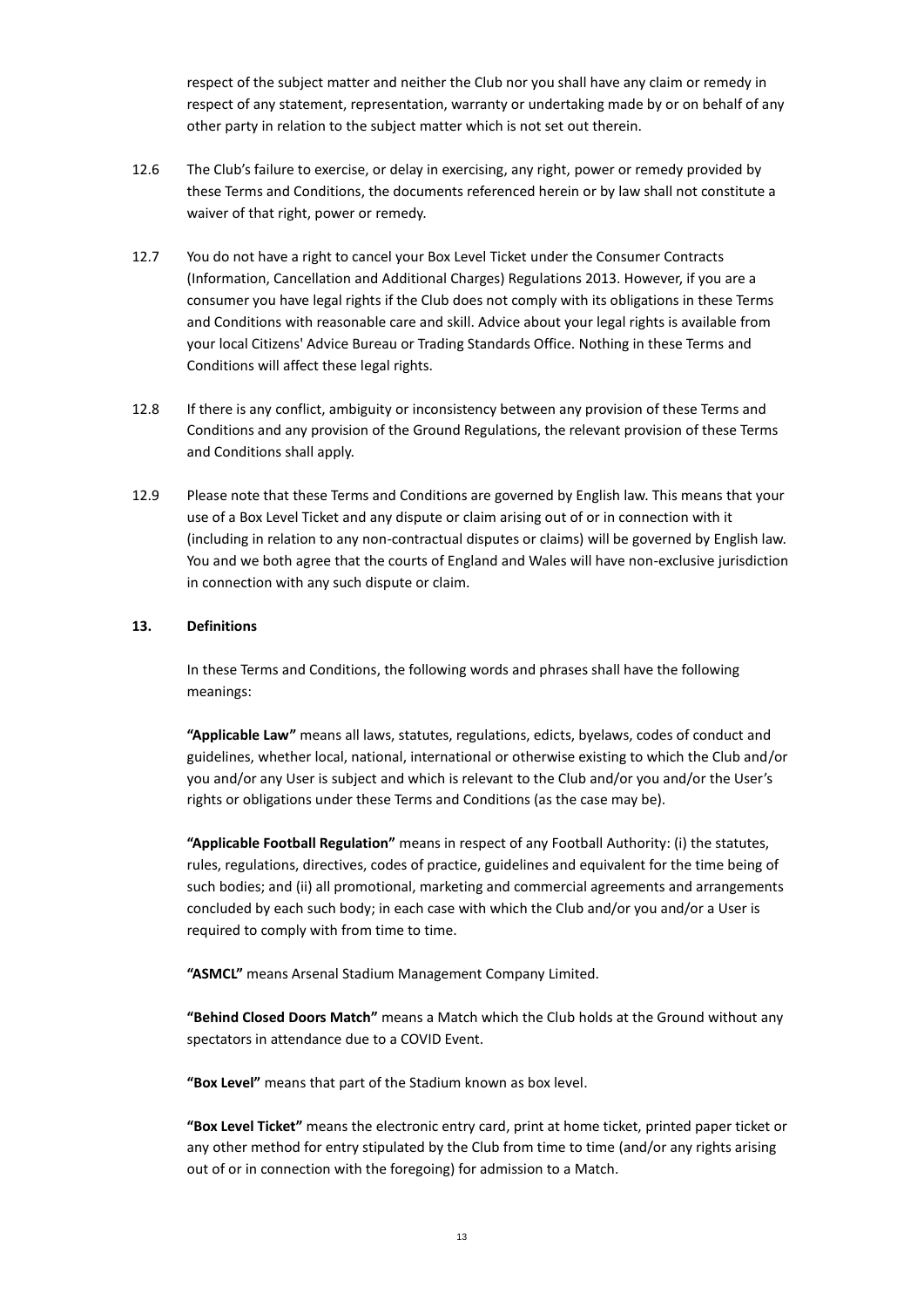"**Box Licence Agreement**" means the agreement between the Box Licensee and the Club in relation to use of the box to which the Box Level Ticket relates;

**"Box Licensee"** means the person or entity with entitlement to use a box at the Ground;

**"Club"** means The Arsenal Football Club Plc, a company registered in England and Wales under company number 109244 and with its registered office and main trading address at Highbury House, 75 Drayton Park, London, N5 1BU. VAT number: 769 4067 87 GB.

**"Club Commercial Partner"** means any person appointed as a sponsor of the Club from time to time whether as a "lead partner", "official partner", "regional partner" or otherwise.

**"Club Group Company"** means, in respect of The Arsenal Football Club Plc, its holding companies and subsidiaries of its holding companies, and **"holding company"** and **"subsidiary"** have the meanings given to them in section 1159 of the Companies Act 2006 and **"Club Group Companies"** shall be construed accordingly.

**"Commitment"** means the Premier League's Commitment Regarding Abusive and Discriminatory Conduct, which can be accessed via the Website at https://www.arsenal.com/ticket-membership-terms or via the Premier League's website at https://www.premierleague.com/publications or can be provided upon written request to the Club.

**"COVID"** means the coronavirus disease caused by the severe acute respiratory syndrome coronavirus 2 (SARS-CoV-2), also known as 'COVID-19', and/or any variations or mutations thereof.

**"COVID Event"** means the COVID-19 pandemic and/or any variations or mutations thereof, and/or any other epidemics or pandemics.

"**Football Authority**" means the PL, the Football Association, the Football Association of Wales, FIFA, UEFA, the Football League and/or any other relevant governing body of association football, and "**Football Authorities**" shall be construed accordingly.

**"Ground"** means Emirates Stadium, London N7 7AJ.

**"Ground Regulations"** means those ground regulations issued by the Club from time to time that set out the terms and conditions upon which spectators are granted entry to the Ground (copies of which are on display at the Ground and on the Website) including without limitation any COVID-related guidelines and/or supporter codes of behaviour issued by the Club from time to time.

**"Licence Fee"** means the payment by you to the Club of the licence fee set out in the relevant Box Licence Agreement.

**"Match"** means the match at the Ground played by the Men's First Team during the 2022/23 season to which these Terms and Conditions apply.

**"Material"** means any audio, visual or audio-visual material or any information or data.

**"Member"** means a member of a Membership Scheme.